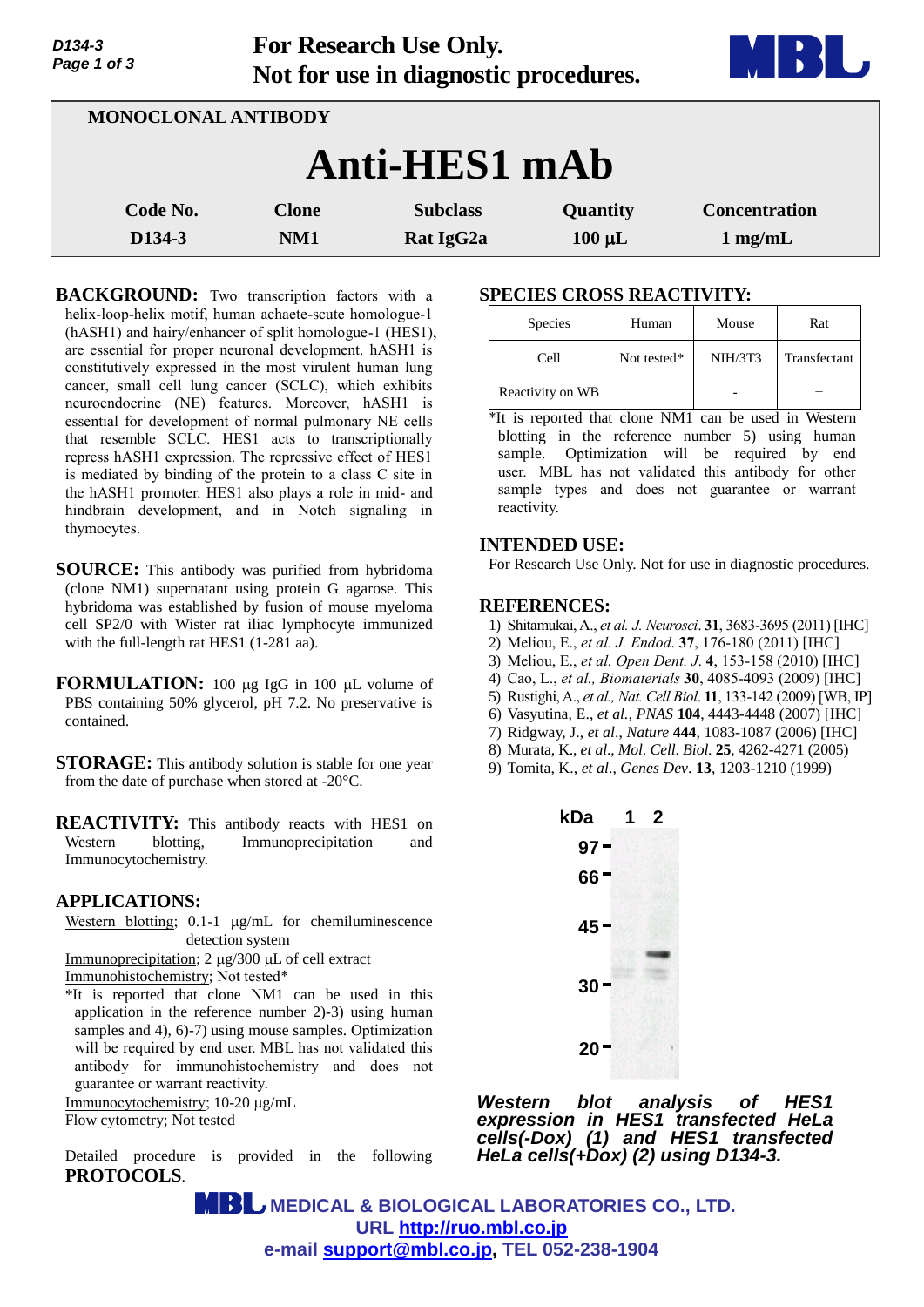# **PROTOCOLS:**

## **SDS-PAGE & Western Blotting**

- 1) Wash the cells 3 times with PBS and suspend with 10 volume of cold Lysis buffer (50 mM Tris-HCl, pH 7.2, 250 mM NaCl, 0.1% NP-40, 2 mM EDTA, 10% glycerol) containing appropriate protease inhibitors. Incubate it at 4°C with rotating for 30 minutes, then sonicate briefly (up to 10 seconds).
- 2) Centrifuge the tube at 12,000 x g for 10 minutes at 4°C and transfer the supernatant to another tube. Measure the protein concentration of the supernatant and add the cold Lysis buffer to make 8 mg/mL solution.
- 3) Mix the sample with equal volume of Laemmli's sample buffer.
- 4) Boil the samples for 3 minutes and centrifuge. Load 10 L of the sample per lane in a 1 mm thick SDS-polyacrylamide gel for electrophoresis.
- 5) Blot the protein to a polyvinylidene difluoride (PVDF) membrane at 1 mA/cm<sup>2</sup> for 1 hour in a semi-dry transfer system (Transfer Buffer: 25 mM Tris, 190 mM glycine, 20% MeOH). See the manufacture's manual for precise transfer procedure.
- 6) To reduce nonspecific binding, soak the membrane in 10% skimmed milk (in PBS, pH 7.2) for 1 hour at room temperature, or overnight at 4°C.
- 7) Incubate the membrane with primary antibody diluted with PBS, pH 7.2 containing 1% skimmed milk as suggest in the **APPLICATIONS** for 1 hour at room temperature. (The concentration of antibody will depend on condition.)
- 8) Wash the membrane with PBS-T [0.05% Tween-20 in PBS] (5 minutes x 3 times).
- 9) Incubate the membrane with the 1:4,000 HRP-conjugated anti-rat IgG diluted with 1% skimmed milk (in PBS, pH 7.2) for 1 hour at room temperature.
- 10) Wash the membrane with PBS-T (10 minutes x 3 times).
- 11) Wipe excess buffer on the membrane, and then incubate it with appropriate chemiluminescence reagent for 1 minute.
- 12) Remove extra reagent from the membrane by dabbing with paper towel, and seal it in plastic wrap.
- 13) Expose to an X-ray film in a dark room for 3 minutes.
- 14) Develop the film as usual. The condition for exposure and development may vary.

#### **Immunoprecipitation**

- 1) Wash the cells 3 times with PBS and suspend with 10 volume of cold Lysis buffer (50 mM Tris-HCl pH 7.2, 250 mM NaCl, 0.1% NP-40, 2 mM EDTA, 10% glycerol) containing appropriate protease inhibitors. Incubate it at 4°C with rotating for 30 minutes, then sonicate briefly (up to 10 seconds).
- 2) Centrifuge the tube at 12,000 x g for 10 minutes at 4°C and transfer the supernatant to another tube.
- 3) Add primary antibody as suggest in the **APPLICATIONS** into 300 uL of the supernatant. Mix well and incubate with gentle agitation for 30-120 minutes at 4°C.
- 4) Add 20  $\mu$ L of 50% protein G agarose beads resuspended in the cold Lysis buffer. Mix well and incubate with gentle agitation for 60 minutes at 4°C.
- 5) Wash the beads 3-5 times with the cold Lysis buffer (centrifuge the tube at 2,500 x g for 10 seconds).
- 6) Resuspend the beads in 20  $\mu$ L of Laemmli's sample buffer, boil for 3-5 minutes, and centrifuge for 5 minutes. Use  $10 \mu L/l$ ane for the SDS-PAGE analysis. (See **SDS-PAGE & Western blotting**.)



*Immunoprecipitation of HES1 from HES1 transfected HeLa cells(-Dox) (1) and HES1 transfected HeLa cells(+Dox) (2) with D134-3. After immunoprecipitated with the antibody, immunocomplex was resolved on SDS-PAGE and immunoblotted with D134-3.*

#### **Immunocytochemistry**

- 1) Culture the cells in the appropriate condition on a glass slide. (For example, spread  $1x10<sup>4</sup>$  cells for one slide, and then incubate in a  $CO<sub>2</sub>$  incubator for one night.)
- 2) Wash the cells 3 times with PBS.
- 3) Fix the cells by immersing the slide in PBS containing 4% paraformaldehyde for 10 minutes on ice.
- 4) The glass slide was washed 3 times with PBS.
- 5) Immerse the slide in PBS containing 0.1% Triton X-100 for 10 minutes at room temperature.
- 6) The glass slide was washed 3 times with PBS.
- 7) Add the primary antibody diluted with PBS as suggest in the **APPLICATIONS** onto the cells and incubate for 1 hour at room temperature. (Optimization of antibody concentration or incubation condition is recommended if necessary.)
- 8) The glass slide was washed 3 times with PBS.
- 9) Add 100  $\mu$ L of 1:40 FITC conjugated anti-rat IgG diluted with PBS onto the cells. Incubate for 1 hour at room temperature. Keep out light by aluminum foil.
- 10) The glass slide was washed 3 times with PBS.
- 11) Wipe excess liquid from slide but take care not to touch the cells. Never leave the cells to dry.
- 12) Promptly add mounting medium onto the slide, then put a cover slip on it.